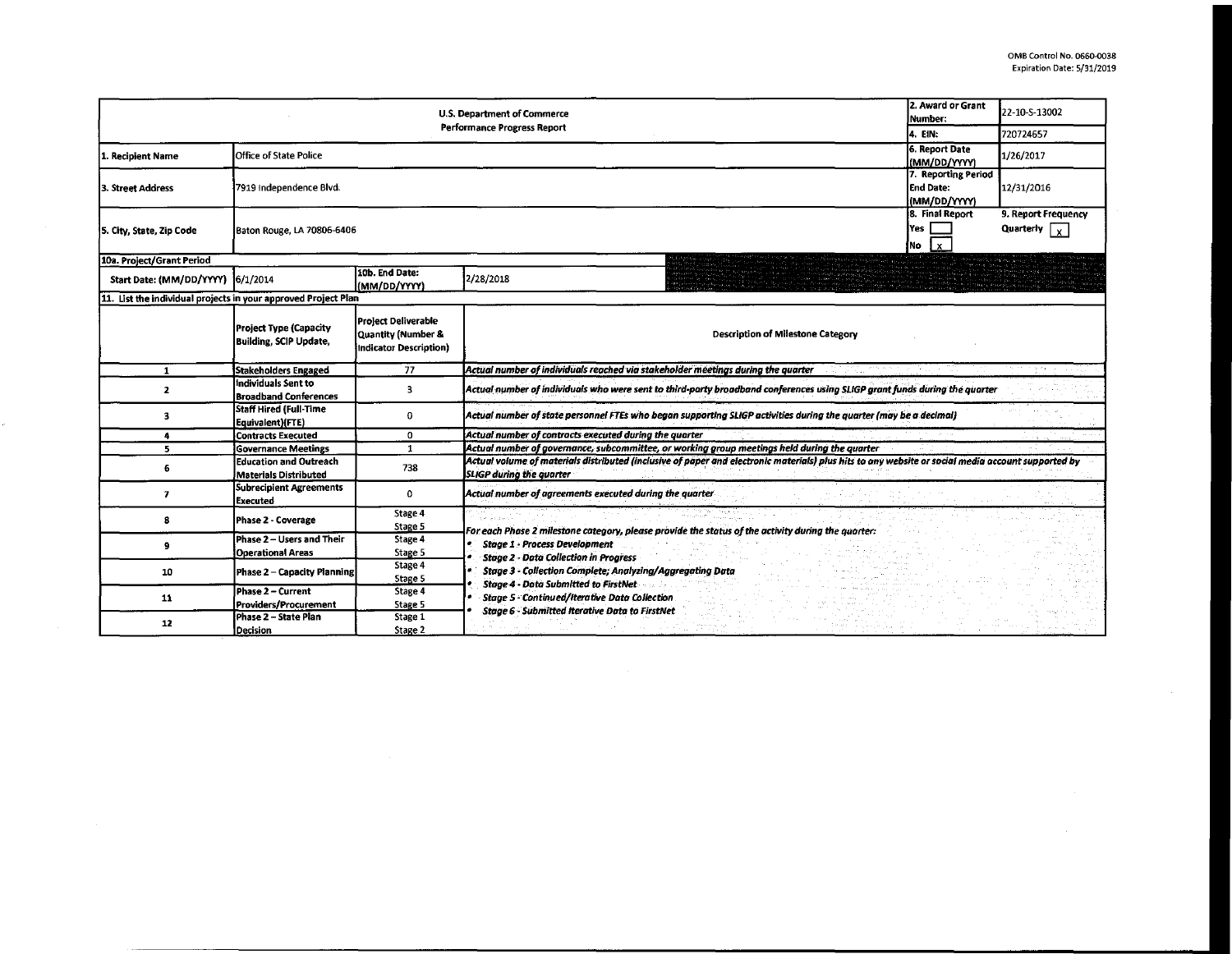$\sim$ 

|                                                                             |                                                                                                                                                                                                                                | 11a. Describe your progress meeting each major activity/milestone approved in the Baseline Report for this project; any challenges or obstacles encountered and mitigation strategies you have employed; planned major activit |           |  |  |  |  |  |
|-----------------------------------------------------------------------------|--------------------------------------------------------------------------------------------------------------------------------------------------------------------------------------------------------------------------------|--------------------------------------------------------------------------------------------------------------------------------------------------------------------------------------------------------------------------------|-----------|--|--|--|--|--|
| the next quarter; and any additional project milestones or information.     |                                                                                                                                                                                                                                |                                                                                                                                                                                                                                |           |  |  |  |  |  |
|                                                                             | 1. Outreach Attendees: 25-Region 2 Coverage Review and Update Workshop, 12-Terrebonne Parish Fire Chief's Meeting, 21-Region 2 Interoperability Committee Meeting, 14-Webster Parish Fire Chief's Association Meeting, 72-TOTA |                                                                                                                                                                                                                                |           |  |  |  |  |  |
|                                                                             |                                                                                                                                                                                                                                | attended outreach presentations. Parish Meetings: 16-Caddo Fire Chiefs, 18-Bossier Fire Chiefs. 232-TOTAL People attended all outreach presentations.                                                                          |           |  |  |  |  |  |
|                                                                             |                                                                                                                                                                                                                                | 2. Out of State/Conference Travel: SPOC in Arizona Attended by SPOC, GOHSEP Director and LA First staff Technical Consultant.                                                                                                  |           |  |  |  |  |  |
| 3. Staff Hires: None.                                                       |                                                                                                                                                                                                                                |                                                                                                                                                                                                                                |           |  |  |  |  |  |
| 4. Contract(s) Executed: None                                               |                                                                                                                                                                                                                                |                                                                                                                                                                                                                                |           |  |  |  |  |  |
|                                                                             |                                                                                                                                                                                                                                | 5. Governance Meetings Held: Governance Meetings Held SIEC Meeting- October 26, 2016.                                                                                                                                          |           |  |  |  |  |  |
|                                                                             |                                                                                                                                                                                                                                | 6. Outreach: 51-Brochures, 26-FirstNet Fire Services Fact Sheet, 77-TOTAL Materials Distributed.Twitter: 480-Total followers as of December 31, 2016, 22-New followers October 1 - December 31 2016, 127-Tweets October 1 - De |           |  |  |  |  |  |
| 2016. Website: 639 hits, 511 users, 77% of sessions were from new visitors. |                                                                                                                                                                                                                                |                                                                                                                                                                                                                                |           |  |  |  |  |  |
| 7. Subrecipient Agreements: None.                                           |                                                                                                                                                                                                                                |                                                                                                                                                                                                                                |           |  |  |  |  |  |
|                                                                             |                                                                                                                                                                                                                                | 8. Data has been collected, compiled and submitted via Dropbox 9/30/15. Additional inputs submitted 9/30/16.                                                                                                                   |           |  |  |  |  |  |
|                                                                             |                                                                                                                                                                                                                                | 9. Data has been collected, compiled and submitted automatically via CASM and via Dropbox 9/30/15. If the MDST remains active, agencies may continue to submit info and inform the process. Additional inputs submitted 9/30/1 |           |  |  |  |  |  |
|                                                                             |                                                                                                                                                                                                                                | 10. Data has been collected, compiled and submitted automatically via CASM and via Dropbox 9/30/15. If the MDST remains active, agencies may continue to submit info and inform the process. Additional inputs submitted 9/30/ |           |  |  |  |  |  |
|                                                                             |                                                                                                                                                                                                                                | 11. Data has been collected, compiled and submitted automatically via CASM. If the MDST remains active, agencies may continue to submit info and inform the process.                                                           |           |  |  |  |  |  |
|                                                                             |                                                                                                                                                                                                                                | 12. Our State Plan review process expected to be provided next quarter. Draft Plan is pending RFP contract selection.                                                                                                          |           |  |  |  |  |  |
| Commerce before implementation.                                             |                                                                                                                                                                                                                                | 11b. If the project team anticipates requesting any changes to the approved Baseline Report in the next quarter, describe those below. Note that any substantive changes to the Baseline Report must be approved by the Depart |           |  |  |  |  |  |
| No substantive changes anticipated.                                         |                                                                                                                                                                                                                                |                                                                                                                                                                                                                                |           |  |  |  |  |  |
|                                                                             |                                                                                                                                                                                                                                | 11c, Provide any other information that would be useful to NTIA as it assesses this project's progress.                                                                                                                        |           |  |  |  |  |  |
|                                                                             |                                                                                                                                                                                                                                |                                                                                                                                                                                                                                |           |  |  |  |  |  |
|                                                                             |                                                                                                                                                                                                                                | Additional data submitted. To gather the non-MDST data for the second data collection opportunity, LA FirstNet staff held a series of Coverage Workshops in 8 of the 9 Governor's Office of Homeland Security and Emergency Pr |           |  |  |  |  |  |
|                                                                             |                                                                                                                                                                                                                                | (GOHSEP) regions the previous quarter. The last Coverage Workshop was held in Region 2 on October 18th. A total of 25 members of our public safety community participated in the Region 2 workshop. As a result, additional in |           |  |  |  |  |  |
|                                                                             |                                                                                                                                                                                                                                | were received from stakeholders and will be used as part of network planning with FirstNet and ultimately with their network partner chosen as a result of the previously referenced RFP. LA FirstNet staff continued outreach |           |  |  |  |  |  |
| providing education on the FirstNet project.                                |                                                                                                                                                                                                                                |                                                                                                                                                                                                                                |           |  |  |  |  |  |
|                                                                             |                                                                                                                                                                                                                                |                                                                                                                                                                                                                                |           |  |  |  |  |  |
|                                                                             |                                                                                                                                                                                                                                | 11d. Describe any success stories or best practices you have identified. Please be as specific as possible.                                                                                                                    |           |  |  |  |  |  |
| None this quarter.                                                          |                                                                                                                                                                                                                                |                                                                                                                                                                                                                                |           |  |  |  |  |  |
| 12. Personnel                                                               |                                                                                                                                                                                                                                |                                                                                                                                                                                                                                |           |  |  |  |  |  |
|                                                                             |                                                                                                                                                                                                                                | 12a, If the project is not fully staffed, describe how any lack of staffing may impact the project's time line and when the project will be fully staffed.                                                                     |           |  |  |  |  |  |
| Fully staffed.                                                              |                                                                                                                                                                                                                                |                                                                                                                                                                                                                                |           |  |  |  |  |  |
|                                                                             |                                                                                                                                                                                                                                | 12b. Staffing Table - Please include all staff that have contributed time to the project. Please do not remove individuals from this table.                                                                                    |           |  |  |  |  |  |
| Job Title                                                                   | FTE%                                                                                                                                                                                                                           | Project (s) Assigned                                                                                                                                                                                                           | Change    |  |  |  |  |  |
| <b>Technology Consultant</b>                                                | 50                                                                                                                                                                                                                             | Lead and overall technology advisor to all projects.                                                                                                                                                                           | No change |  |  |  |  |  |
| <b>Grant Administrator</b>                                                  | $\overline{\mathbf{5}}$                                                                                                                                                                                                        | Lead and overall grant administrator for this grant program.                                                                                                                                                                   | No change |  |  |  |  |  |
| Program Manager                                                             | 100                                                                                                                                                                                                                            | Lead and overall project implementation and direction.                                                                                                                                                                         | No change |  |  |  |  |  |
|                                                                             |                                                                                                                                                                                                                                | Lead and develop and implement outreach and education plans. Coordinate outreach to local and tribal jurisdictions, communicate information to key                                                                             | No change |  |  |  |  |  |
| Outreach Coordinator                                                        | 100                                                                                                                                                                                                                            | 'stakeholders.                                                                                                                                                                                                                 |           |  |  |  |  |  |
|                                                                             |                                                                                                                                                                                                                                | Responsible for technology outreach, education and consultation to the state. Consult and assist public safety agencies on their future needs as well as                                                                       |           |  |  |  |  |  |
|                                                                             | 50                                                                                                                                                                                                                             | plan guidelines. Participate in SCIP updates on Broadband related activities. Act in advisory capacity on all technical matters.                                                                                               | No change |  |  |  |  |  |
| <b>Technology Specialist</b>                                                |                                                                                                                                                                                                                                |                                                                                                                                                                                                                                |           |  |  |  |  |  |
|                                                                             |                                                                                                                                                                                                                                | Responsible for technology outreach, education and consultation to the state. Consult and assist public safety agencies on their future needs as well as                                                                       |           |  |  |  |  |  |
|                                                                             |                                                                                                                                                                                                                                | plan guidelines. Participate in SCIP updates on Broadband related activities. Act in advisory capacity on all technical matters.                                                                                               | No change |  |  |  |  |  |
| <b>Technology Specialist</b>                                                | 50                                                                                                                                                                                                                             |                                                                                                                                                                                                                                |           |  |  |  |  |  |
|                                                                             |                                                                                                                                                                                                                                | Provide grant administrative and coordination support, including completing progress reports, reimbursements and ensuring grant activities are                                                                                 | No change |  |  |  |  |  |
| <b>Grant Coordinator</b>                                                    | 20                                                                                                                                                                                                                             | completed on time.                                                                                                                                                                                                             |           |  |  |  |  |  |
| Statewide Interoperability                                                  |                                                                                                                                                                                                                                | Provide oversight for the SLIGP grant, ensuring that all activities are completed on time and within budget. The SWIC will be the primary point of contact                                                                     |           |  |  |  |  |  |
| Coordinator (SWIC)                                                          | 5                                                                                                                                                                                                                              | for consultation with FirstNet, and will work to expand the State's governance structure and ensure the SCIP is updated.                                                                                                       | No change |  |  |  |  |  |
| 13. Subcontracts (Vendors and/or Subrecipients)                             |                                                                                                                                                                                                                                |                                                                                                                                                                                                                                |           |  |  |  |  |  |
|                                                                             |                                                                                                                                                                                                                                |                                                                                                                                                                                                                                |           |  |  |  |  |  |